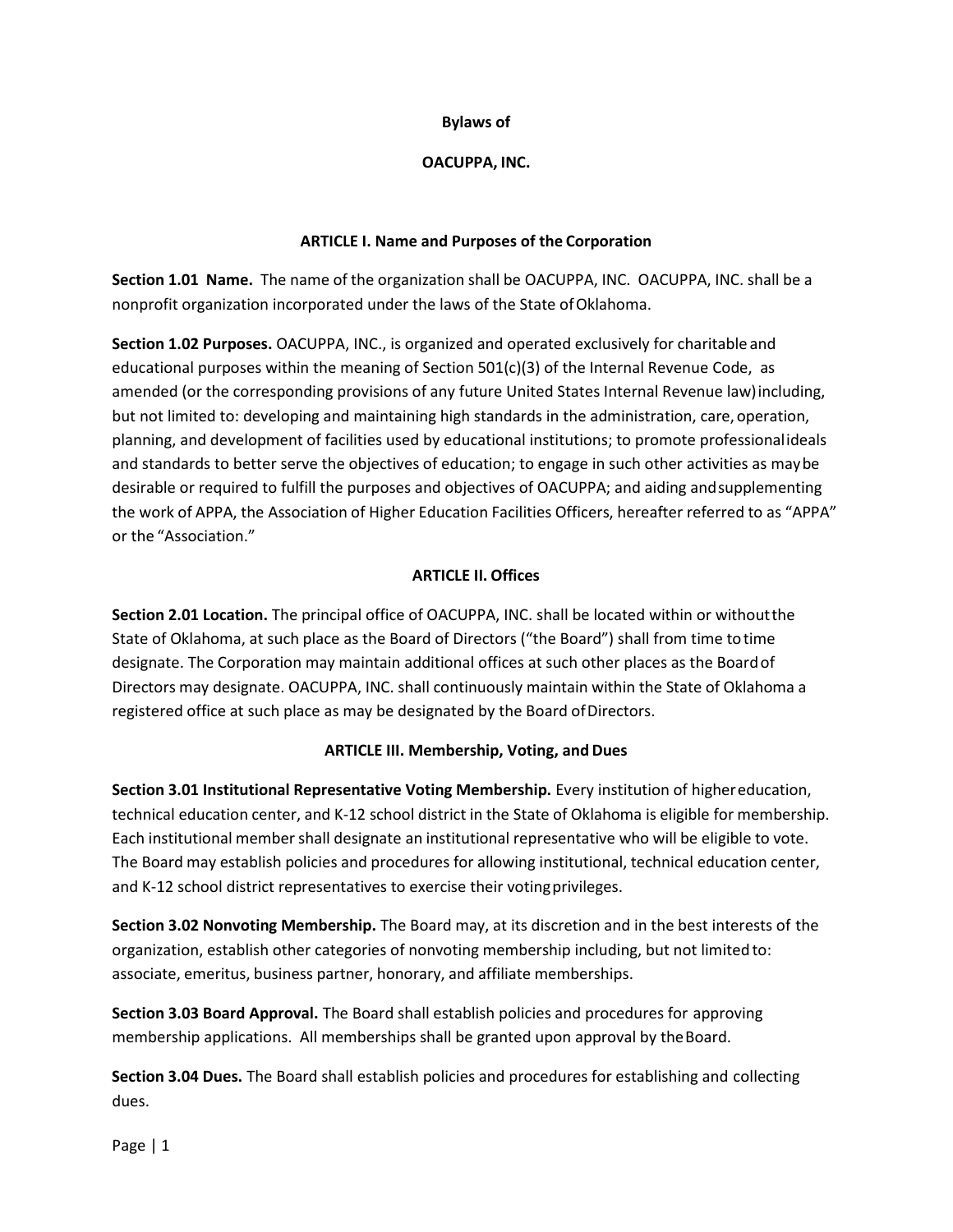### **ARTICLE IV. Board of Directors**

**Section 4.01** P**ower of Board.** The affairs of OACUPPA, INC. shall be managed by the Board of Directors. The Board is responsible for overall policy and direction of the association, and delegates responsibility of day-to-day operations to officers and committees.

**Section 4.02 Number of Directors.** The number of Directors of OACUPPA, INC. shall be not lessthan three or more than seven. The number of Directors may be increased or decreased from time totime by Board resolution, approved by a vote of the membership. No decrease in the number ofDirectors shall shorten the term of any incumbent Director norshall the number of Directors be decreased at any time to less than three.

### **Section 4.03 Election and Term of Directors.**

(a) The first Board of Directors of the OACUPPA, INC. shall consist of those persons named in the Articles of Incorporation. Such persons shall hold office until the first election of Directors.

(b) Terms. All board members shall serve two-year terms.

(c) Election of Board members. New directors and current directors shall be elected or re-elected by the voting representatives of members at the annual meeting. Directors will be elected by a simple majority of voting members present at the annual meeting. The terms of directors shall be staggered.Each directorshall hold office until the annual meeting when his/her term expires and until his/her successor has been elected and qualified.

**Section 4.04 Qualifications.** Board members shall be employees of member institutions,technical education centers, and K-12 school districts. A Business Partner in good standing with the association may be voted in as a Board member.

**Section 4.05 Vacancies.** Vacancies shall be filled by majority vote of the remaining members ofthe Board of Directors for the unexpired term. A director elected to fill a vacancy shall be elected forthe unexpired term of his/her predecessor in office and shall serve until his/her successor is elected and qualified.

**Section 4.06 Removal of Directors.** A director may be removed by a majority vote of the Boardof Directors, at any regularly scheduled or special meeting of the Board of Directors, whenever in its judgment the best interests of the Corporation would be servedthereby.

**Section 4.07 Resignation.** Except as otherwise required by law, a director may resign from the Board at any time by giving notice in writing to the Board. Such resignation shall take effect at the time specified therein, and unless otherwise specified therein, no acceptance of such resignation shall be necessary to make it effective.

**Section 4.08 Quorum of Directors and Action by the Board.** Unless a greater proportion is required by law, a majority of the directors then in office shall constitute a quorum for the transaction of business. If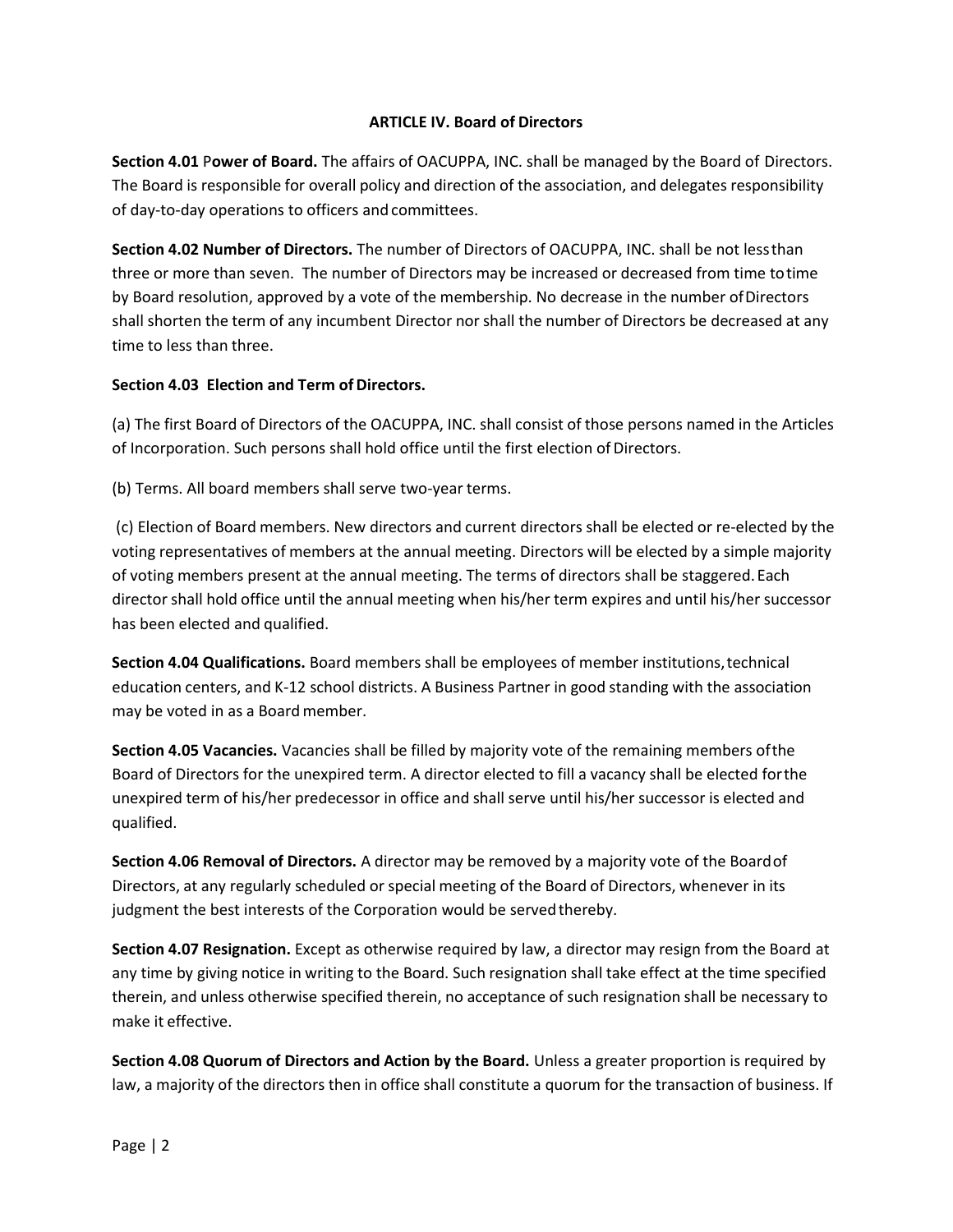a quorum is present at the commencement of a meeting, a quorum shall be deemed presentthroughout such proceedings. Except as otherwise provided by law or by the Articles of Incorporation orthese Bylaws, the act of a majority of the directors present at a meeting at which a quorum is present shall be the act of the Board.

# **Section 4.09 Meetings of the Board.**

(a) Meetings of the Board of Directors, regular or special, may be held at such place within or without the State of Oklahoma and upon such notice as may be prescribed by resolution of the Board of Directors.

(b) An annual meeting shall be held once a year at a time and location set by the Board of Directors. The Board shall hold at least one regular meeting a year, but may meet more frequently ifcircumstances require.

(c) A director's attendance at any meeting shall constitute waiver of notice of such meeting, excepting such attendance at a meeting by the director for the purpose of objecting to the transaction of business because the meeting is not lawfully called or convened.

(d) Neither the business to be transacted at, nor the purpose of, any regular or special meeting of the Board of Directors need be specified in the notice or waiver of suchmeeting.

# **Section 4.10 Informal Action by Directors; Meetings by ConferenceTelephone.**

(a) Unless otherwise restricted by the Articles of Incorporation or these Bylaws, any action required or permitted to be taken by the Board may be taken without a meeting if a majority of the directors consent in writing through fax, mail, or by electronic mail to the adoption of a resolution authorizing the action. The resolution and the written consents thereto by the directors shall be filed with theminutes of proceedings of the Board.

(b) Unless otherwise restricted by the Articles of Incorporation or these Bylaws, any or all directors may participate in a meeting of the Board or a committee of the Board by means of conference telephone or by any means by which all persons participating in the meeting are able to communicate withone another, and such participation shall constitute presence in person at the meeting.

**Section 4.11 Voting.** Each director shall have one vote. All voting at meetings shall be done personally and no proxy shall be allowed.

**Section 4.12 Compensation.** Directors shall not receive any compensation from OACUPPA, INC.for services rendered to the Corporation as members of the Board, except that directors may be reimbursed for expenses incurred in the performance of their duties to the Corporation, in reasonable amounts based on policies approved by the Board.

**Section 4.13 Absence.** Each Board member is expected to communicate with the Chair/Presidentin advance of all Board meetings stating whether or not s/he is able to attend or participate by conference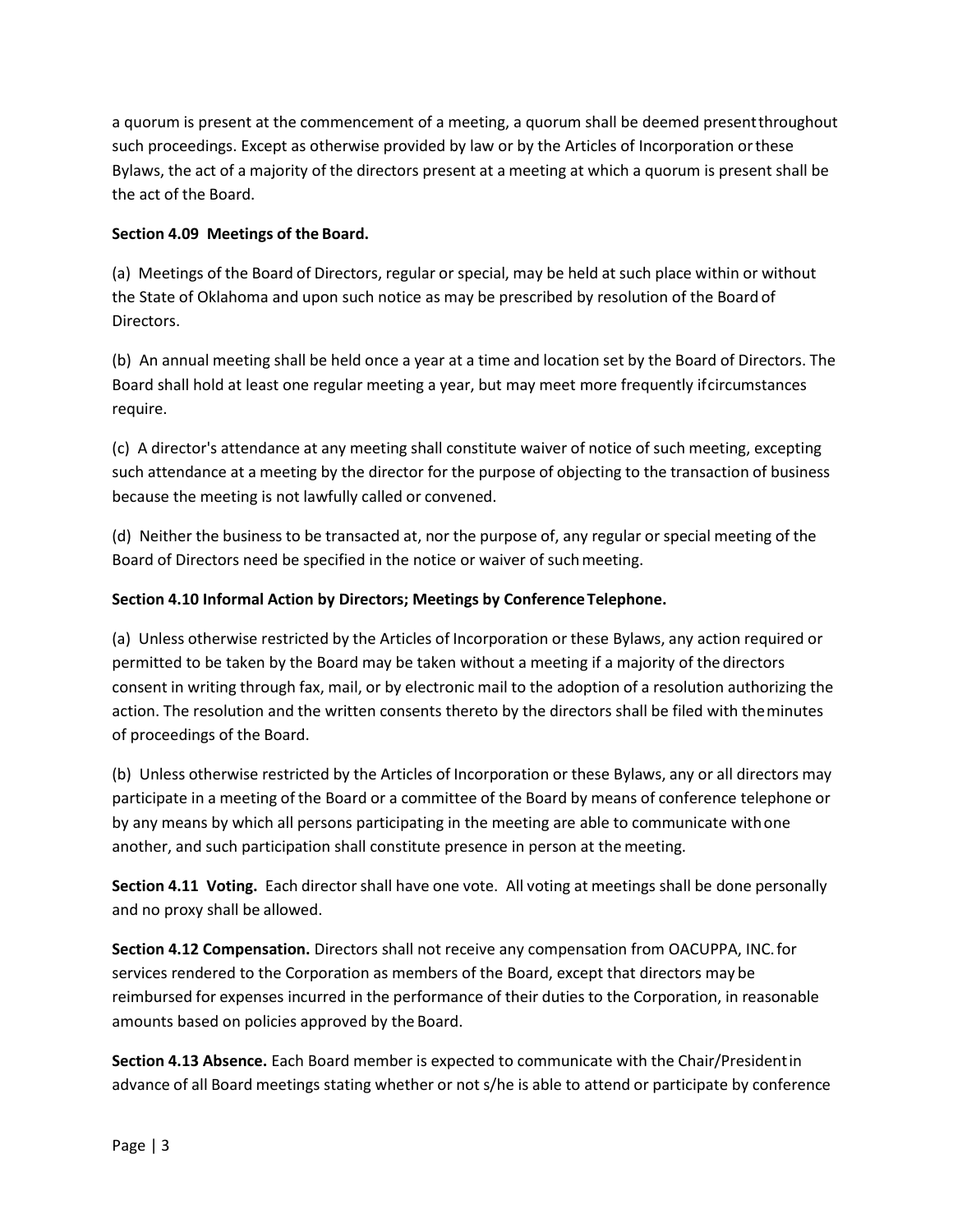telephone or other agreed-upon means of communication. Any Board member who is absentfrom [three] successive Board meetings or fails to participate for a full year shall be deemed to have resigned due to non-participation, and his/her position shall be declared vacant, unless the Boardaffirmatively votes to retain that director as a member of theBoard.

## **ARTICLE V. Committees**

**Section 5.01 Committees of Directors.** The Board of Directors, by resolution adopted by a majority of the directors in office, may designate and appoint one or more committees, each consisting of twoor more directors, which committees shall have and exercise the authority of the Board of Directors inthe governance of the Corporation. However, no committee shall have the authority to amend orrepeal these Bylaws, elect or remove any officer or director, adopt a plan of merger, or authorize the voluntary dissolution of the Corporation.

**Section 5.02 Executive Committee.** Between meetings of the Board of Directors, on-going oversight of the affairs of the Corporation may be conducted by an Executive Committee, the membership of which shall include the officers of the Board.

**Section 5.03 Finance/Audit Committee.** The Finance/Audit Committee is responsible for ensuring that OACUPPA, INC.'S financial statements and procedures are evaluated to determine that adequate fiscal controls and procedures are in place and that the Corporation is in good financial health. The Treasurer of the Board shall always be a member of the Finance/Audit Committee.

**Section 5.04 Other Committees and Task Forces.** The Board of Directors may create andappoint members to such other committees and task forces as they shall deem appropriate. Such committees and task forces shall have the power and duties designated by the Board of Directors, and shall give advice and make non-binding recommendations to the Board.

**Section 5.05 Term of Office.** Each member of a committee shall serve for one year until thenext annual meeting of the Board of Directors and until a successor is appointed, unless the committeeis sooner dissolved.

**Section 5.06 Vacancies.** Vacancies in the membership of committees may be filled by the Chair ofthe Board.

**Section 5.07 Rules.** Each committee and task force may adopt rules for its meetings not inconsistent with these Bylaws or with any rules adopted by the Board of Directors.

# **ARTICLE VI. Officers, Agents, and Employees**

**Section 6.01 Officers.** Officers will include: President, President-Elect, Secretary, and Treasurer. The Secretary may also serve as the Treasurer. Officers shall be elected by the voting members present at an annual meeting of the members. Officers shall not receive any salary and must be directors ofthe corporation.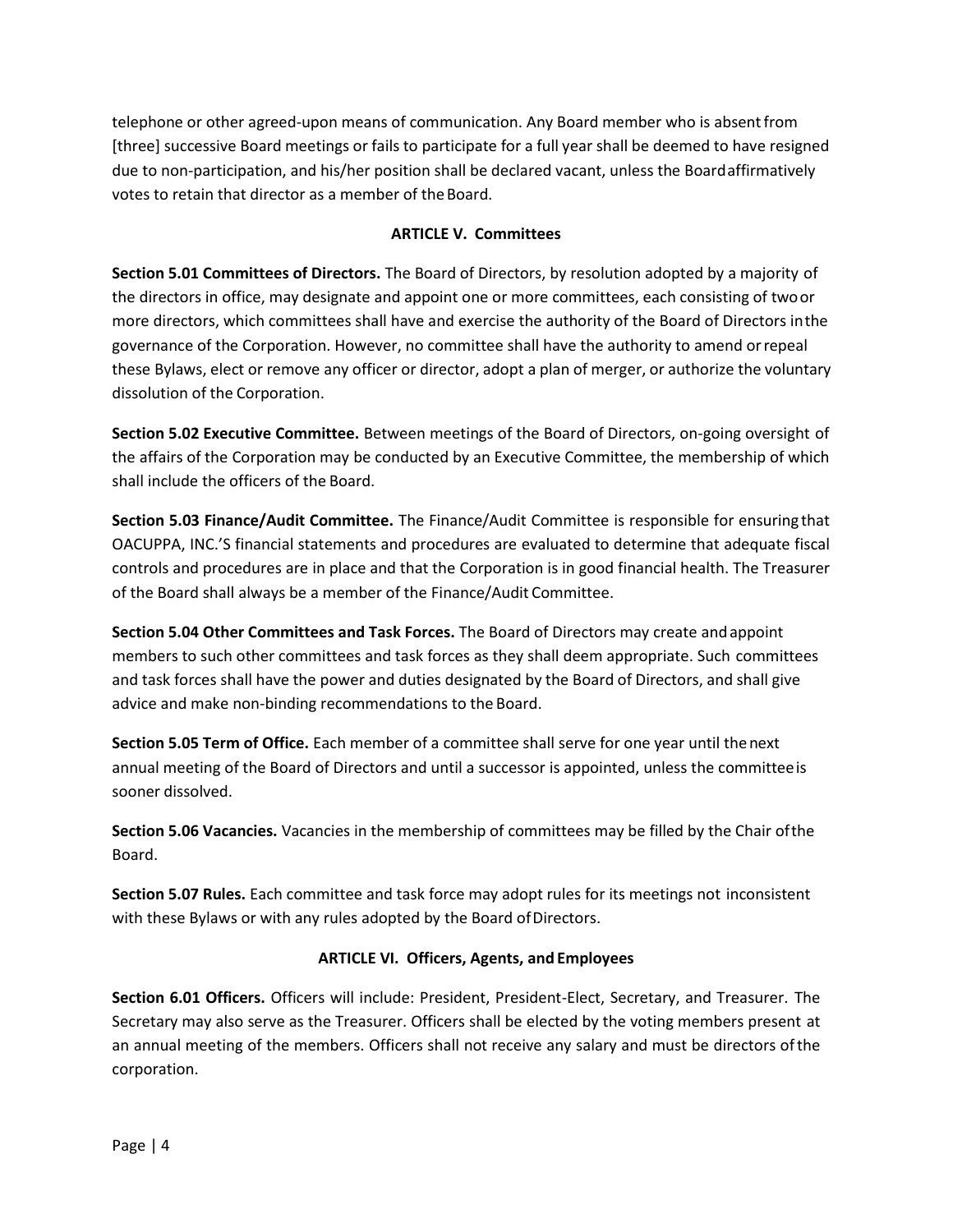**Section 6.02 Term of Office.** The officers of OACUPPA, INC. shall be elected for two-year terms at the regular annual meeting of the members. Vacancies may be filled at any meeting of the Board. Each officer shall hold office until a successor shall have been duly elected or appointed and qualified.

**Section 6.03 Removal.** Any officer may be removed by a majority vote of the Board of Directors in office whenever in the Board's judgment the best interests of the Corporation will be served thereby.

**Section 6.04 Resignation from Office.** Officers may resign at any time by providing written notice to the Chair.

**Section 6.05 Powers and Duties.** The powers and duties of the officers of OACUPPA, INC. shall beas follows:

(a) President. The President shall preside at the membership meetings, and shall serve as chair of the Board of Directors; and such other duties as directed by the Board of Directors.

(b) President Elect. The President Elect shall: assume the duties of the President if the President is absent or if the post becomes vacant; and such other duties as assigned by the President or Boardof Directors.

(c) Secretary. The Secretary shall be responsible for keeping an accurate record of all meetings ofthe Board of Directors, see that all notices are duly given in accordance with these Bylaws or as required by law, maintain the official records of the organization, and in general perform all duties customary to the office of Secretary and such other duties as from time to time may be assigned by the President orby the Board. The Secretary shall have custody of the corporate seal of the Corporation, if any, and shall have the authority to affix the same to any instrument requiring it, and when so affixed, it maybe attested by his/her signature. The Board of Directors may give general authority to any officer to affix the seal of the Corporation, if any, and to attest the affixing by his/hersignature.

(d) Treasurer. The Treasurer shall be responsible for financial management, including keepingall appropriate fiscal records, and ensuring that all funds are recorded, spent, and monitored consistent with funder requirements, legal requirements, and sound financial management.

# **ARTICLE VII. Miscellaneous**

**Section 7.01 Fiscal Year.** The fiscal year of the corporation shall begin on April 1st, and shall end on March  $31<sup>st</sup>$  of the following year.

**Section 7.02 Contracts and Other Documents**. The Board of Directors may authorize officers and agents to enter into contracts or to execute and deliver other documents and instruments on theCorporation's behalf. Such authority may be invested in other officers or agents of the Corporation from time totime for specific purposes.

**Section 7.03 Gifts.** The Board of Directors may authorize officers to accept on behalf of the Corporation any contribution, gift, bequest, or devise for the purposes of OACUPPA,INC.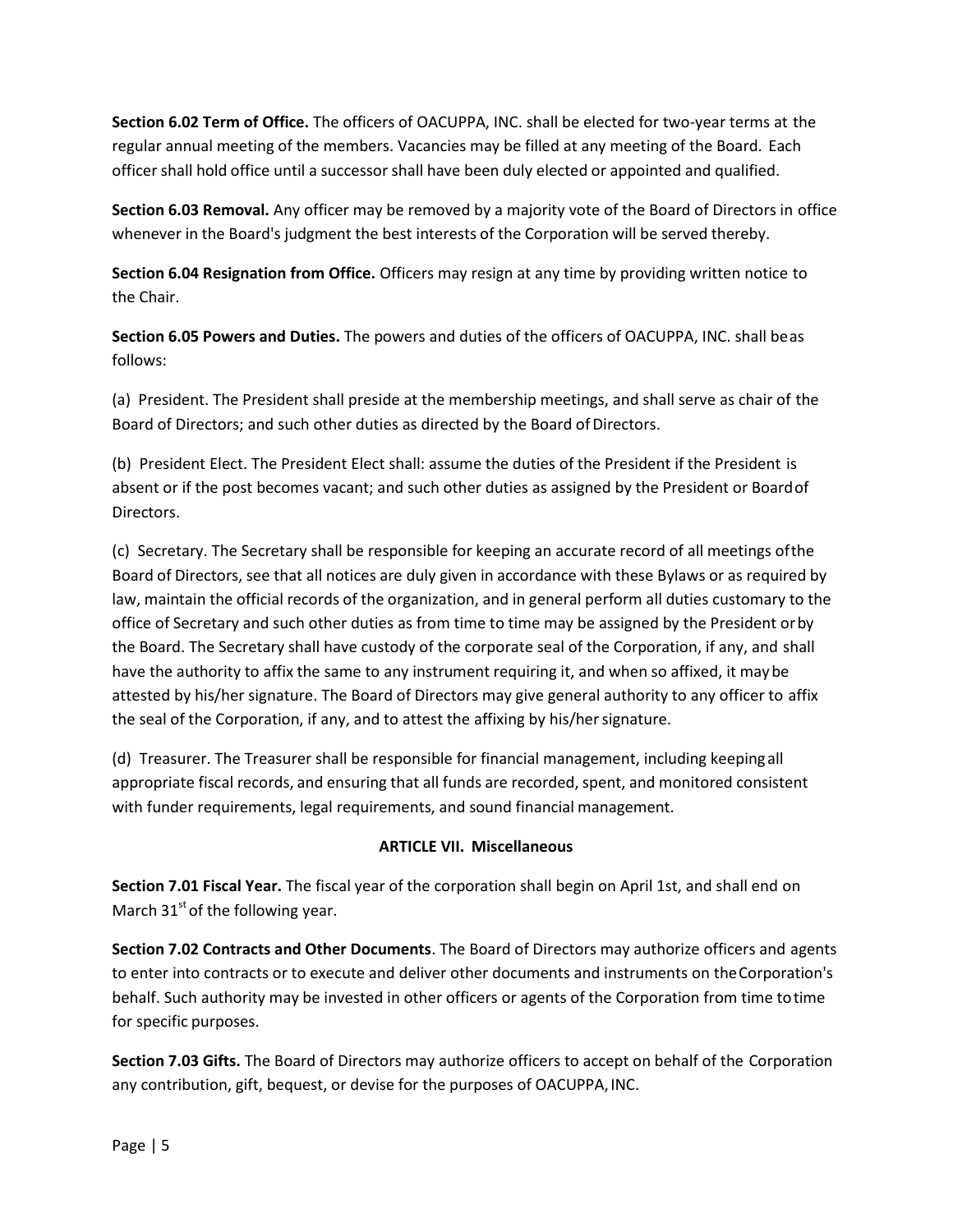**Section 7.04 Checks, Drafts, Loans, Etc.** All checks, drafts, loans, or other orders for the paymentof money, or to sign acceptances, notes, or other evidences of indebtedness issued in the nameof OACUPPA, INC. shall be signed by such officer or officers, agent or agents of the Corporation and in such manner as shall be from time to time determined by the Board of Directors.

**Section 7.05 Deposits.** All funds of the Corporation shall be deposited to the credit of theCorporation in such banks, trust companies, or other depositories as the Board of Directors may from time to time select.

**Section 7.06 Amendment to Bylaws.** These Bylaws may be amended at any Annual Business Meeting by a majority vote of the members present and voting, without previousnotice.

# **Section 7.07 Indemnification and Insurance.**

(a) Unless otherwise prohibited by law, OACUPPA, INC. shall indemnify any director or officer, any former director or officer, and may, by resolution of the Board of Directors, indemnify anyemployee against any and all expenses and liabilities actually and necessarily incurred by him/her or imposed on him/her in connection with any claim, action, suit, or proceeding (whether actual or threatened,civil, criminal, administrative, or investigative, including appeals) to which s/he may be or is made a party by reason of being or having been such director, officer, or employee; subject to the limitation, however, that there shall be no indemnification in relation to matters as to which s/he shall be adjudged insuch claim, action, suit, or proceeding to be guilty of a criminal offense or liable to the Corporationfor damages arising out of his/her own negligence or misconduct in the performance of a duty tothe Corporation.

(b) Amounts paid in indemnification of expenses and liabilities may include, but shall not be limitedto, counsel fees and other fees; costs and disbursements; and judgments, fines, and penalties against, and amounts paid in settlement by, such director, officer, or employee. The Corporation may advance expenses to , or where appropriate may itself, at its expense, undertake the defense of, anydirector, officer, or employee; provided, however, that such director, officer or employee shall undertaketo repay or to reimburse such expense if it should ultimately be determined that s/he is not entitledto indemnification under this Article.

(c) The provisions of this Article shall be applicable to claims, actions, suits, or proceedings madeor commenced after the adoption hereof, whether arising from acts or omissions to act occurring before or after adoption hereof.

(d) The indemnification provided by this Article shall not be deemed exclusive to any other rightsto which such director, officer, or employee may be entitled under any statute, Bylaw, agreement, vote of the Board of Directors, or otherwise and shall not restrict the power of the Corporation to make any indemnification permitted by law.

(e) The Board of Directors may authorize the purchase of insurance on behalf of any director, officer, employee, or other agent against any liability asserted against or incurred by him/her which arises out